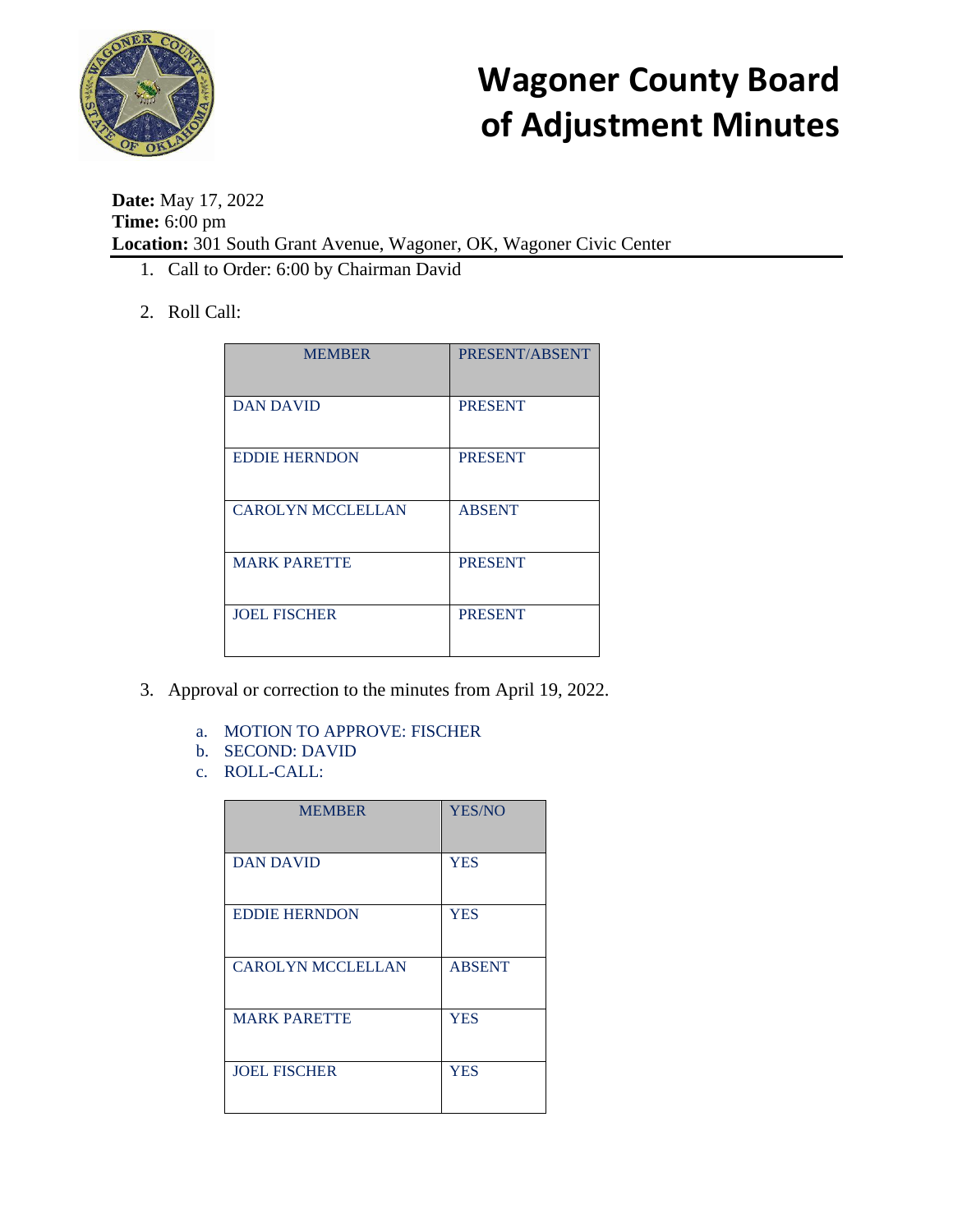

- 4. Grant or deny VAR-1-2022, Pam Powell, variance request to Section 500 of the Subdivision Regulations. Location: South of  $141<sup>st</sup>$  St. & East of  $257<sup>th</sup>$  E. Ave., Coweta, OK. CORRECTION MADE TO THE LOCATION: WEST OF 257<sup>TH</sup>, NOT EAST.
	- a. MOTION TO APPROVE: HERNDON
	- b. SECOND: FISCHER
	- c. ROLL-CALL:

| <b>MEMBER</b>            | <b>YES/NO</b> |
|--------------------------|---------------|
| <b>DAN DAVID</b>         | <b>YES</b>    |
| <b>EDDIE HERNDON</b>     | <b>YES</b>    |
| <b>CAROLYN MCCLELLAN</b> | <b>ABSENT</b> |
| <b>MARK PARETTE</b>      | <b>YES</b>    |
| <b>JOEL FISCHER</b>      | <b>YES</b>    |

- 5. Map interpretation of the Lake Crest, Lake Crest II, Lake Crest III, Lake Crest IV, and Lake Crest Estates, in unincorporated Wagoner County.
	- a. MOTION TO APPROVE: DAVID
	- b. SECOND: PARETTE
	- c. ROLL-CALL:

| <b>MEMBER</b>            | <b>YES/NO</b>  |
|--------------------------|----------------|
| <b>DAN DAVID</b>         | <b>YES</b>     |
| <b>EDDIE HERNDON</b>     | <b>ABSTAIN</b> |
| <b>CAROLYN MCCLELLAN</b> | <b>ABSENT</b>  |
| <b>MARK PARETTE</b>      | <b>YES</b>     |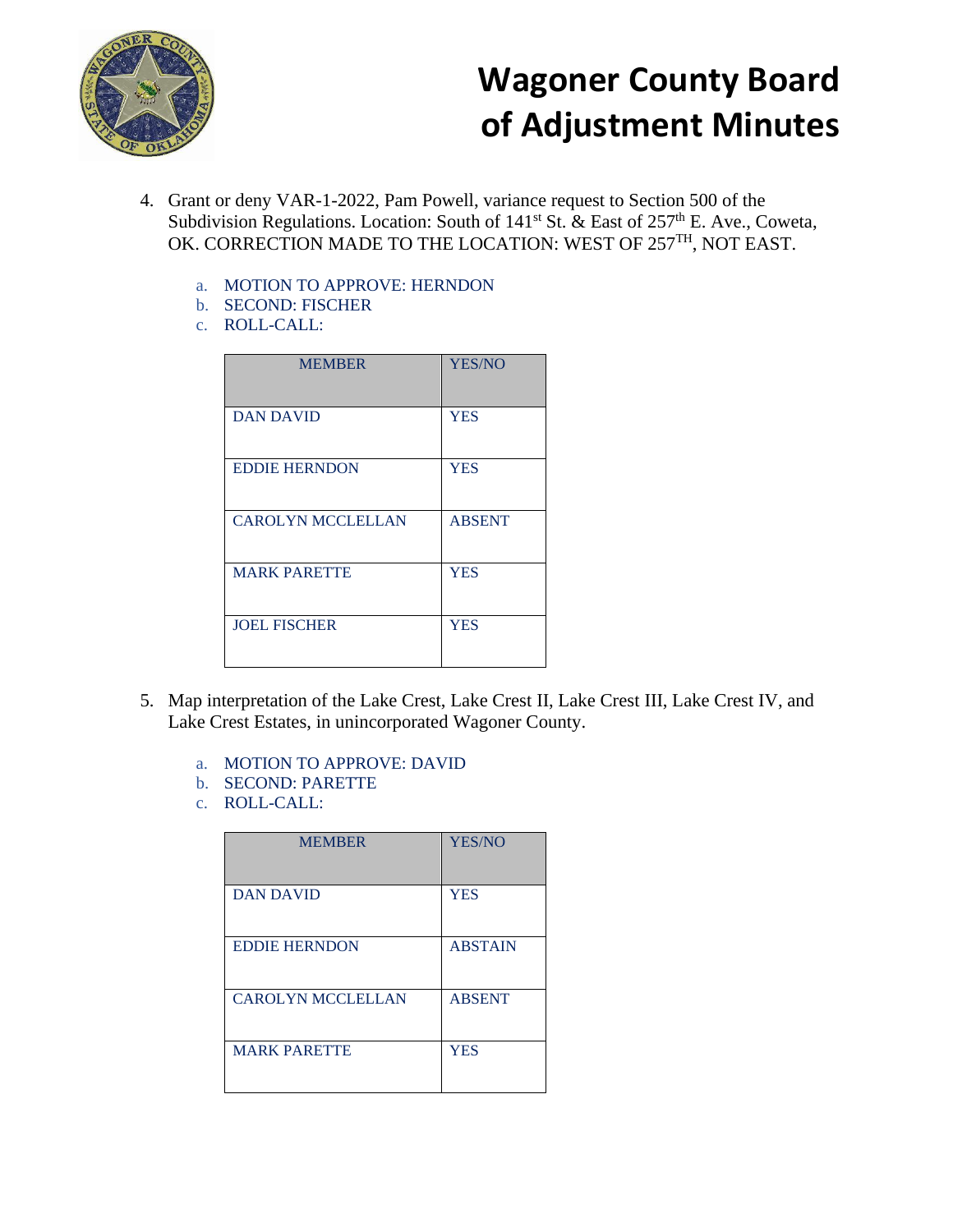

JOEL FISCHER YES

- 6. Old Business
	- a) Grant or deny BOA #9-22, Joe Hopping, variance request to the lot width requirements outlined in the Bulk and Area Use Table. Location:  $37676$  E.  $211<sup>th</sup>$  St. So., Porter, OK.
		- a. MOTION TO APPROVE: HERNDON
		- b. SECOND: PARETTE
		- c. ROLL-CALL:

| <b>MEMBER</b>            | <b>YES/NO</b> |
|--------------------------|---------------|
| <b>DAN DAVID</b>         | <b>YES</b>    |
| <b>EDDIE HERNDON</b>     | <b>YES</b>    |
| <b>CAROLYN MCCLELLAN</b> | <b>ABSENT</b> |
| <b>MARK PARETTE</b>      | <b>YES</b>    |
| <b>JOEL FISCHER</b>      | <b>YES</b>    |

- b) Grant or deny BOA #11-22, Roy Dillingham, variance request to Section 3.2 of the Wagoner Metropolitan Area Zoning Code. Location: 42665 E. 191<sup>st</sup> St. So., Porter, OK.
	- a. MOTION TO TAKE NO ACTION
	- b. SECOND:
	- c. ROLL-CALL:

| <b>MEMBER</b>        | <b>YES/NO</b> |
|----------------------|---------------|
| <b>DAN DAVID</b>     |               |
| <b>EDDIE HERNDON</b> |               |